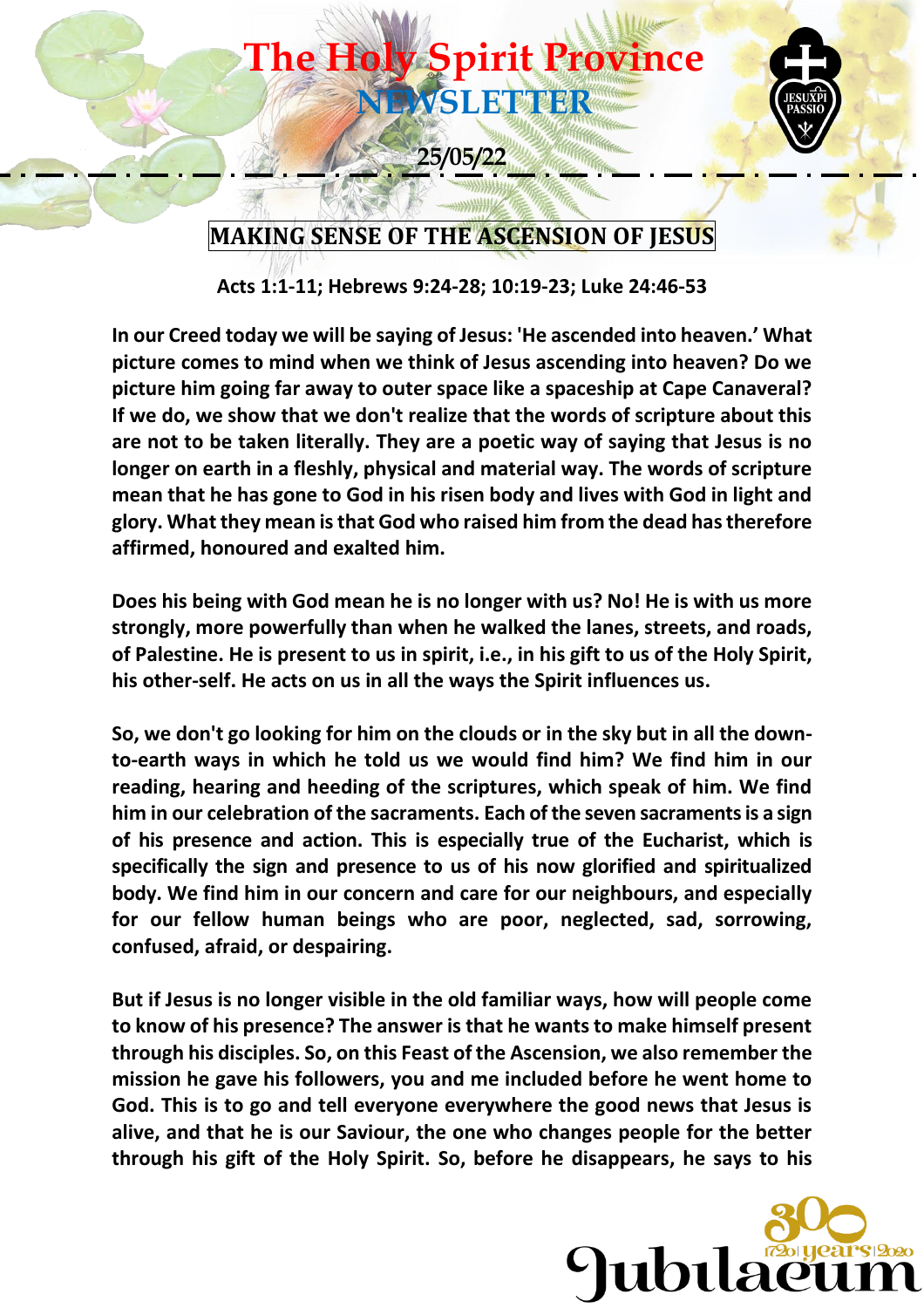**followers of every century, including our 21st:" You are my witnesses," and that to witness to him, we will be "clothed with the power from on high," the power that is the Holy Spirit.**

**On the subject of witnessing, it's worth remembering that Pope Paul VI said that "the world needs witnesses more than it needs teachers." In fact, the world is full of both true and false teachers but has far fewer witnesses, i.e., people who speak with their lives. Between the two roles, there is the same difference that exists between saying and doing. A well-known proverb underlines this difference: "Actions speak louder than words," more recently put by the rappers as, "Walk the walk, not just talk the talk."**

**Being witnesses to Jesus is a very important role for parents of children, especially when they are asked to help with the teaching of their children getting ready for First Reconciliation, First Holy Communion, and Confirmation. The words which parents say about meeting Jesus and belonging to the Church in each of these steps will mean nothing if the parents don't practise what they preach. What will the children think if their parents don't go to Mass on Sunday, don't ever make the sign of the cross with them, and don't ever pray with them? The souls of children are like sheets of photographic film. Everything they see and hear in their childhood years leaves a trace, an imprint. One day the "film" will be "developed" and it will have its effects, good or bad.**

**So, in summary, in ascending to heaven, Jesus has not left us. He has merely disappeared from our sight. This is similar to what happens in the Eucharist. So long as the host is outside us, we see it, we adore it. After receiving the host that is Jesus, we no longer see it. It has disappeared, but it has disappeared so that Jesus can be within us, and so that he can be present to us in a new and even more powerful way than when he walked our earth in the flesh. So, like the first disciples, we are not sad that Jesus has disappeared but glad, because he is still with us and still loving us in so many ways.**

**At our Eucharist today, then, let's make a point of thanking God with joy, that Jesus is not only risen and exalted into glory with God but that he is also still with us, in many powerful and loving ways, through his gift of his Spirit, his alter ego, his second-self!**

**[bgleesoncp@gmail.com](mailto:bgleesoncp@gmail.com)**